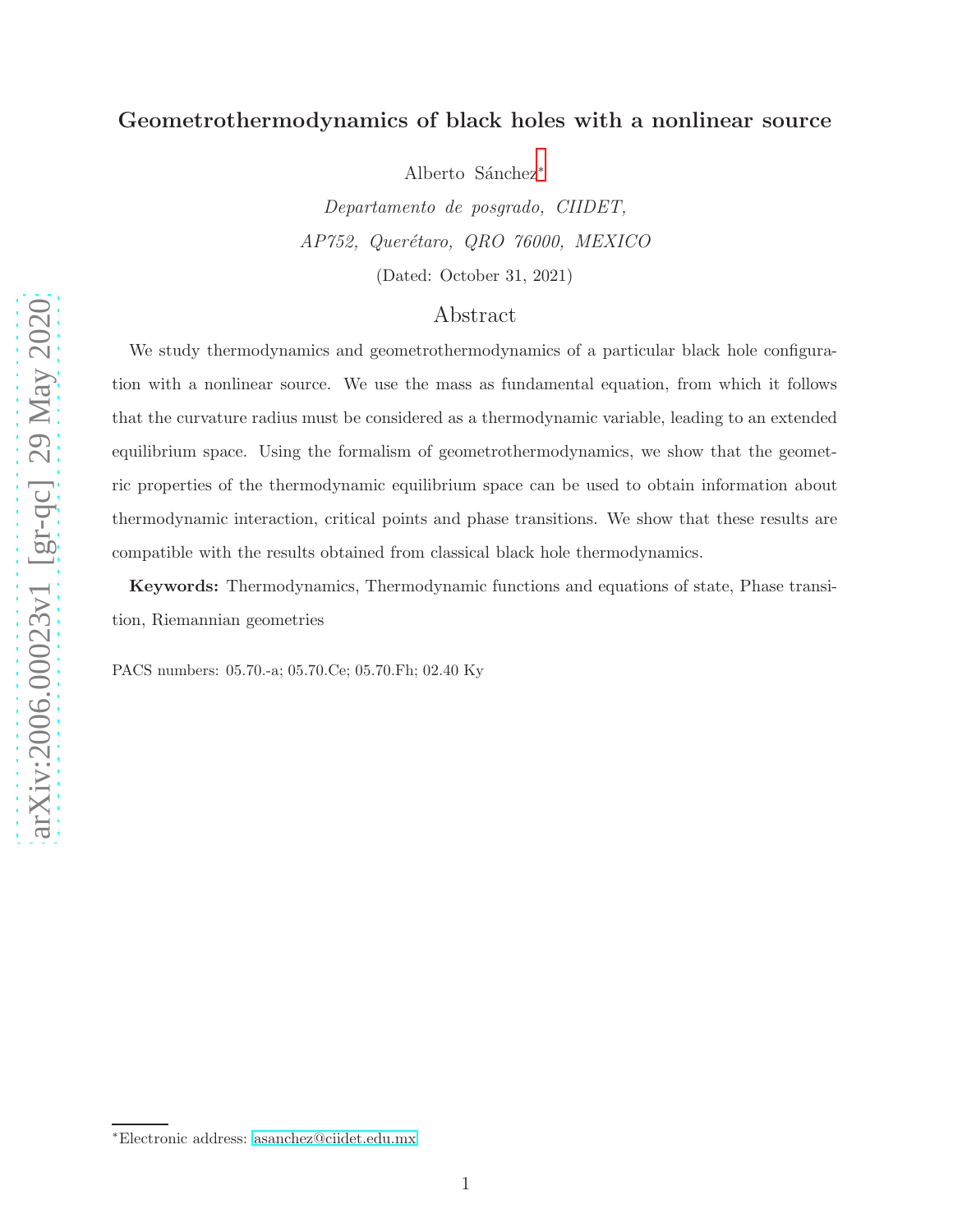### I. INTRODUCTION

Several regular black hole solutions have been found by coupling gravity to nonlinear electrodynamics theories. Among various regular models known to date, especially intriguing are the solutions to the coupled equations of nonlinear electrodynamics and general relativity [\[1](#page-13-0), [2](#page-13-1)]. The description of magnetically charged black hole provides an interesting example of the system that could be both regular and extremal. In this same context are the theories of AdS-black holes that consider the so-called Power Maxwell Invariant (PMI) field [\[3](#page-13-2)[–6\]](#page-13-3) where an s parameter is introduced in order to represent a power term in the electromagnetic action, i.e.  $(F_{\mu\nu}F^{\mu\nu})^s$ , which reduces to Maxwellian field (linear electromagnetic source) when  $s=1$ . Nonlinear electrodynamic theories have been important at the low-energy limit of heterotic string theory or in the study of effects loop corrections in quantum electrodynamics [\[7](#page-13-4)].

On the other hand, black hole thermodynamics has been the subject of numerous researches in theoretical physics. The main attraction lies in the fact that a black hole is the best system to seek the aspects of quantum gravity and it is expected that the thermodynamics of black holes help us to know about its microscopic structure. The norm/gravity correspondence introduced by Maldacena [\[8](#page-13-5)], for example, considers the thermodynamic study of asymptoticaly AdS black holes relating black holes on the gravity side with the temperature on the field theory side. Hawking and Page's research [\[9](#page-13-6)] showed that black holes could be assigned entropy through which it is possible to study thermodynamic properties such as phase transitions and interaction; for example, the Reissner-Nordström-AdS  $(RNAdS)$  black hole in  $n+1$  dimensions [\[10](#page-13-7)], where it was found that it has phase transitions, or AdS black holes, where the cosmological constant is considered as a new thermodynamic variable  $[11][12]$  $[11][12]$ . However, the full implication of the gravitational– thermodynamic connection is not yet apparent [\[13](#page-13-10)].

On the other hand, the geometric description of the thermodynamic properties of black holes has been investigated by using two different approaches, namely, Weinhold and Ruppeiner's approach of thermodynamic geometry [\[14](#page-13-11), [15\]](#page-13-12) and the mathematical approach called geometrothermodynamics (GTD) [\[16](#page-13-13)]. Both formalisms use a Riemannian manifold to define a space of equilibrium states where the thermodynamic phenomena take place; however, the Weinhold and Ruppeiner approaches are not Legendre inavariant, which implies that the properties of a given thermodynamic system can depend on the choice of thermodynamic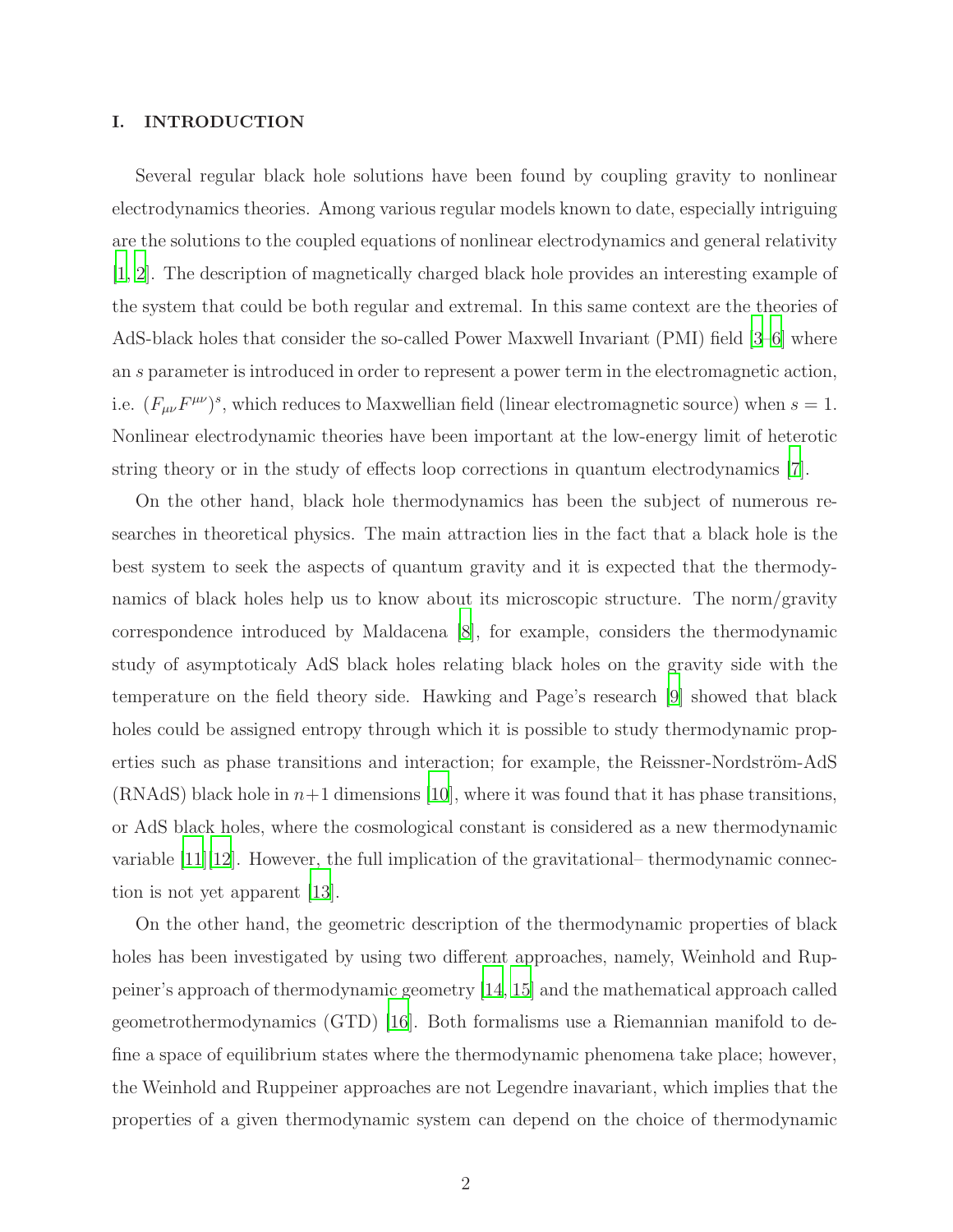potential. The formalism of GTD, on the contrary, is a geometric approach which considers the Legendre invariance and, therefore, describes the properties of the thermodynamic system independently of the thermodynamic potential, as in classical thermodynamics. In this work, we will use GTD in order to study the properties of black holes with a power Maxwell invariant field.

On the other hand, in black hole thermodynamics the degree of homogeneity of the fundamental equation is not always considered. The homogeneity of a thermodynamic system is very important because it allows us to know if the thermodynamic variables have a subextensive, extensive or supraextensive character. We show in this work how the GTD takes into account the homogeneity of the fundamental equation [\[18](#page-13-14)]

This work is organized as follows. In Section [II,](#page-2-0) we present the explicit form and review the main properties of a black hole with a power Maxwell invariant source, we analyze its fundamental equation and derive its main thermodynamic properties, considering the cosmological constant as an additional thermodynamic variable. In Section [III,](#page-8-0) we perform a geometrothermodynamic analysis of the corresponding 3-dimensional equilibrium manifold, and show that its thermodynamic curvature leads to results which are equivalent to the ones obtained from the analysis of the corresponding heat capacity. This proves the compatibility between classical black hole thermodynamics and GTD. Finally, in Section [IV,](#page-12-0) we present the conclusions of our work.

# <span id="page-2-0"></span>II. BLACK HOLES WITH NOLINEAR SOURCES AND THEIRS THERMODY-NAMICS

The general action that describes Einstein-PMI gravity is given by the expression [\[3](#page-13-2)],

<span id="page-2-1"></span>
$$
I = -\frac{1}{16\pi} \int_M d^{n+1}x \sqrt{-g} \Big[ R + \frac{n(n-1)}{l^2} + \left( F_{\mu\nu} F^{\mu\nu} \right)^s \Big],\tag{1}
$$

where  $F_{\mu\nu}$  represents the electromagnetic field tensor, l is related to the cosmological constant by the expression  $\Lambda = -\frac{3}{l^2}$  $\frac{3}{l^2}$  and s is called nonlinearity parameter.

Considering a spherically symmetric spacetime with line element,

$$
ds^{2} = -f(r)dt^{2} + \frac{dr}{f(r)} + r^{2}d\Omega^{2}{}_{d-2},
$$
\n(2)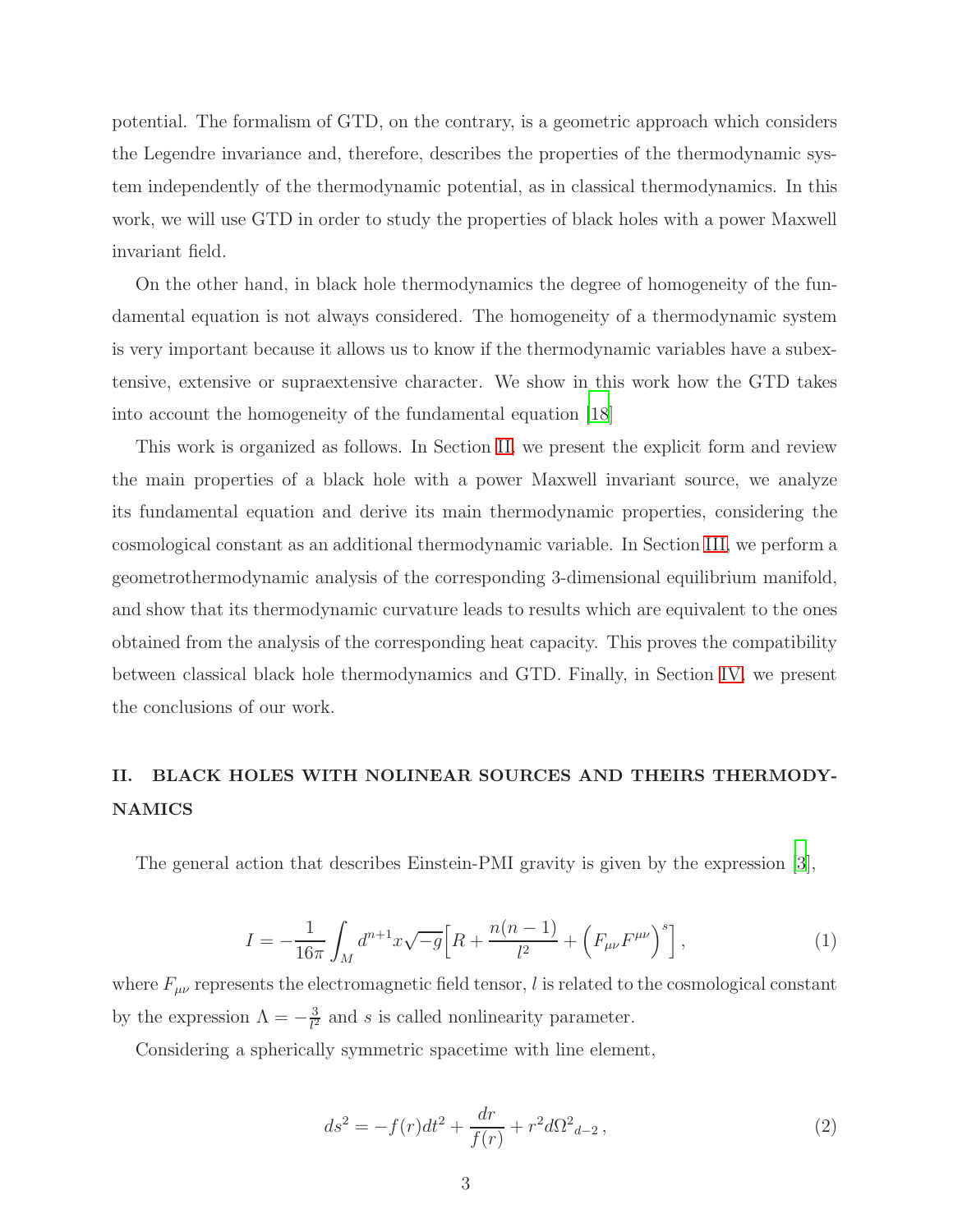where  $d\Omega^2_{d-2}$  stands for the standard element on  $S^d$ . Using the equations obtained from the variation of the action  $(1)$ , we get the next solution for a black hole with PMI source  $[4, 17]$  $[4, 17]$ 

$$
f(r) = 1 + \frac{r^2}{l^2} - \frac{m}{r^{n-2}} + \frac{(2s-1)^2 \left[ \frac{(n-1)(2s-n)^2 q^2}{(n-2)(2s-1)^2} \right]^s}{(n-1)(n-2s)r^{\frac{2(ns-3s+1)}{2s-1}}}.
$$
(3)

Here, m and q are related to the ADM mass  $M$  and the electric charge  $Q$  by means of the relation,

$$
m = \frac{16\pi M}{(n-1)\omega_{n-1}},\tag{4}
$$

$$
q = \left[\frac{8\pi}{\sqrt{2}s\omega_{n-1}}\right]^{\frac{1}{2s-1}} \left[\frac{n-2}{n-1}\right]^{\frac{1}{2}} \frac{(2s-1)^{\frac{2s-2}{2s-1}}}{n-2s} Q^{\frac{1}{2s-1}}.
$$
 (5)

The roots of the lapse function  $f(r)$   $(g_{tt} = 0)$  define the horizons  $r = r_{\pm}$  of the spacetime. In particular, the null hypersurface  $r = r_+$  can be shown to correspond to an event horizon, which in this case is also a Killing horizon, whereas the inner horizon at  $r_-\$  is a Cauchy horizon. Therefore, from  $f(r_{+}) = 0$  we get the black hole mass, M,

<span id="page-3-0"></span>
$$
M(r_{+}, Q) = \frac{(n-1)\omega_{n-1}}{16\pi} \left[ r_{+}^{n-2} + \frac{r_{+}^{n}}{l^{2}} - f_{n} r_{+}^{\frac{(2s-n)}{2s-1}} Q^{\frac{2s}{2s-1}} \right],
$$
\n(6)

with

$$
f_n = \frac{(2s-1)^{2-2s}(n-1)^{s-1}(2s-n)^{2s-1}}{(n-2)^s} \left[\frac{8\pi}{\sqrt{2}s\omega_{n-1}}\right]^{\frac{2s}{2s-1}} \left[\frac{n-2}{n-1}\right]^s \frac{(2s-1)^{\frac{2s(2s-2)}{2s-1}}}{(n-2s)^{2s}}.
$$
 (7)

From the area-entropy relationship,  $S = \frac{\omega_{n-1}r_+^{n-1}}{4}$  $\frac{r_+ - r_+}{4}$ , equation [\(6\)](#page-3-0) can be rewritten as

<span id="page-3-1"></span>
$$
M(S,Q) = \frac{[4]^{\frac{n}{n-1}}(n-1)}{\pi} \omega_{n-1}^{\frac{1}{n-1}} \left[ S^{\frac{n-2}{n-1}} + S^{\frac{n}{n-1}} l^{-2} - \tilde{f}_n S^{\frac{2s-n}{(n-1)(2s-1)}} Q^{\frac{2s}{2s-1}} \right],\tag{8}
$$

where,

$$
\tilde{f}_n = \left[\frac{4}{\omega_{n-1}}\right]^{\frac{6s-2sn-2}{(2s-1)(n-1)}} f_n,
$$
\n(9)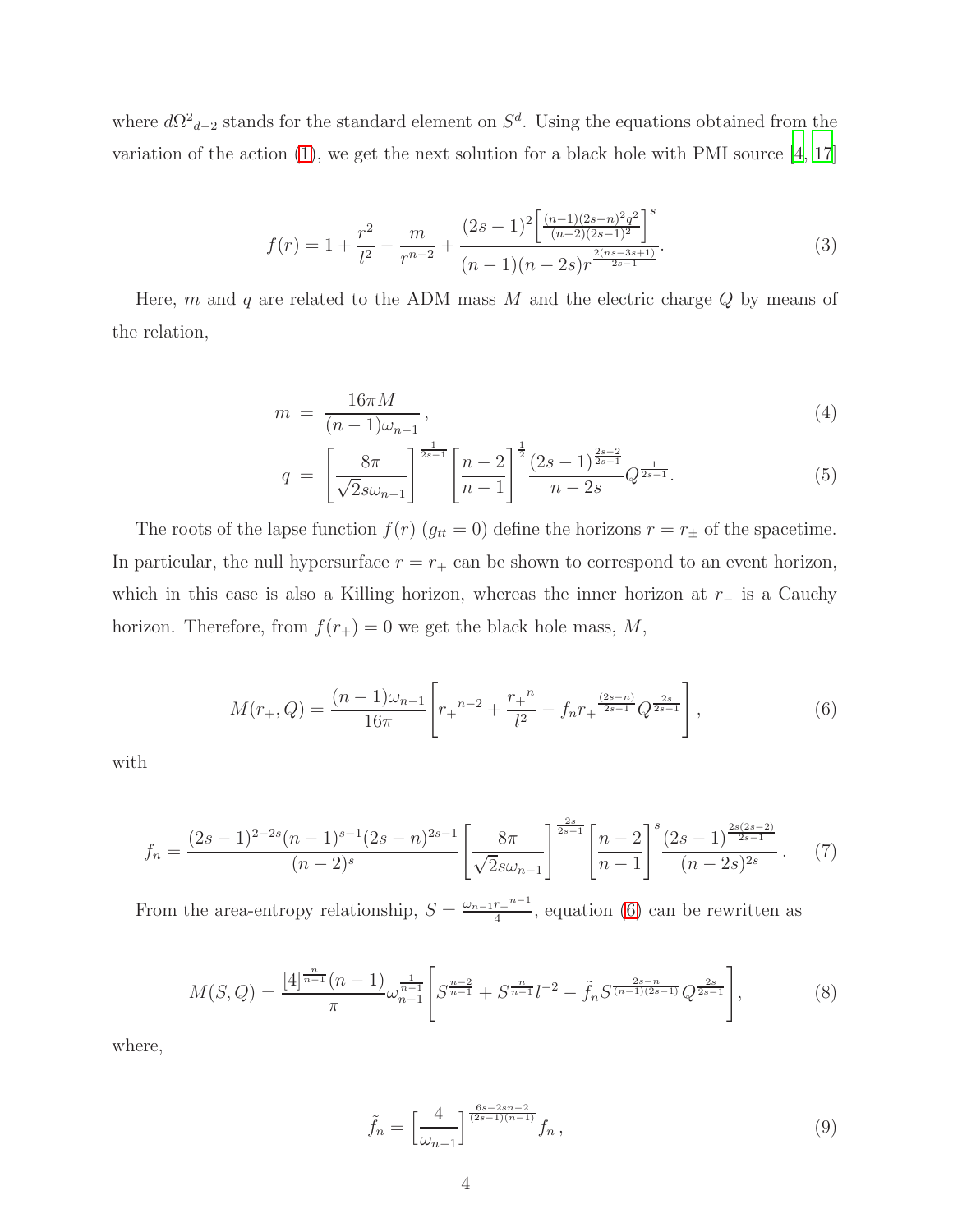with  $\omega_{n-1} = (2\pi^{n/2})/\Gamma(n/2)$ . In order to avoid inconsistent results, we will assume that  $s > \frac{n}{2}$ .

The equation [\(8\)](#page-3-1) is the fundamental equation for black holes with PMI source. This equation relates all the thermodynamic variables entering the black hole metric. In order to correctly describe the thermodynamic properties of black holes, it is necessary to impose the condition that the corresponding fundamental equation be a quasi-homogeneous function [\[18,](#page-13-14) [19\]](#page-13-17). As we can observe, the fundamental equation [\(8\)](#page-3-1) is an inhomogeneous function in the extensive variables S and Q, e.i., the rescaling  $S \to S\lambda^{\beta_S}$  and  $Q \to Q\lambda^{\beta_Q}$ , where  $\lambda$  and the β's are real constants, does not fulfill the condition  $M(\lambda^{\beta_S}S, \lambda^{\beta_Q}Q) = \lambda^{\beta_M}M(S, Q)$ . However, if we consider l also as a thermodynamic variable, which rescales as  $l \to \lambda^{\beta_l} l$ , the quasihomogeneity condition  $M(\lambda^{\beta_S}S, \lambda^{\beta_Q}Q, \lambda^{\beta_I}I) = \lambda^{\beta_M}M(S, Q, I)$  holds if the relationships,

$$
\beta_S = \frac{n-1}{n-2}, \qquad \beta_Q = \frac{(2s-1)(n^2 - 2n - s + 1)}{s(n-2)(2n-1)}, \qquad \beta_l = \frac{1}{n-2} \qquad \beta_M = 1, \quad (10)
$$

are fulfilled.

The physical parameters of the black hole with PMI source satisfy the first law of black hole thermodynamics [\[13](#page-13-10)],

$$
dM = TdS + \Phi dQ + Ldl, \qquad (11)
$$

where  $T$  is the Hawking temperature, which is proportional to the surface gravity on the horizon,  $\Phi$  is the electric potential and L is the thermodynamic variable dual to l. The thermodynamic equilibrium conditions are given by the expressions,

$$
T = \frac{\partial M}{\partial S}, \qquad \Phi = \frac{\partial M}{\partial Q}, \qquad L = \frac{\partial M}{\partial l}.
$$
 (12)

These expressions allow us to compute the explicit form of the corresponding intensive variables:

<span id="page-4-0"></span>
$$
T = \Omega_n \left[ \frac{n-2}{n-1} S^{-\frac{1}{n-1}} + \frac{n}{n-1} \frac{S^{\frac{1}{n-1}}}{l^2} - \frac{(2s-n)\tilde{f}_n}{(n-1)(2s-1)} S^{\frac{4s-2sn-1}{(n-1)(2s-1)}} Q^{\frac{2s}{2s-1}} \right],
$$
(13)

$$
\Phi = -\frac{2s\Omega_n}{(2s-1)}\tilde{f}_n S^{\frac{2s-n}{(n-1)(2s-1)}} Q^{\frac{1}{2s-1}},\tag{14}
$$

$$
L = -\frac{2\Omega_n}{l^3} S^{\frac{n}{(n-1)(2s-1)}},\tag{15}
$$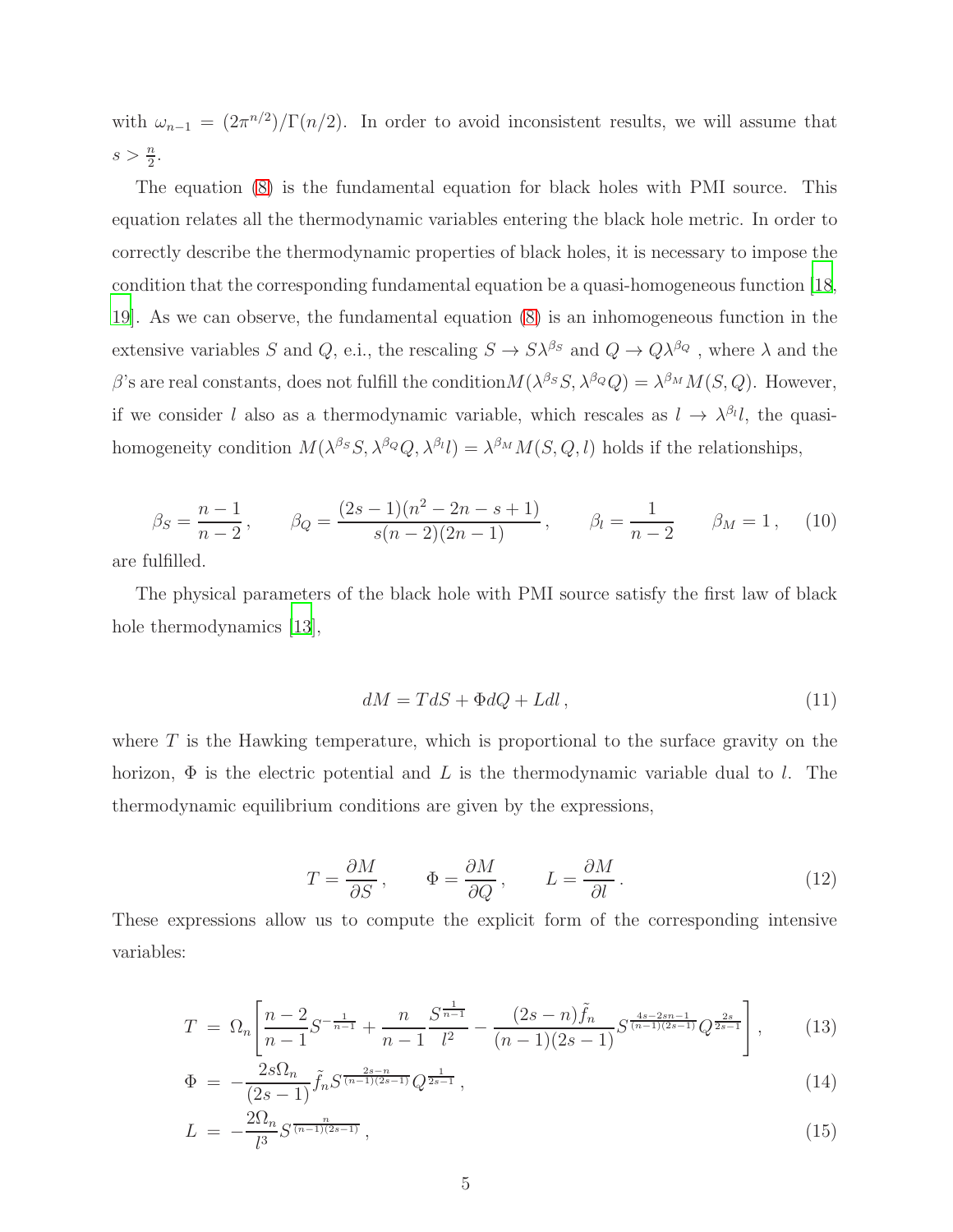with  $\Omega_n = \frac{[4]^\frac{n}{n-1}(n-1)}{\pi}$  $\frac{\pi(n-1)}{\pi} \omega_{n-1}^{\frac{1}{n-1}}$ . The behavior of the temperature T, electrical potential  $\Phi$  and the thermodynamic variable  $L$  in terms of the entropy  $S$  is shown in Figures 1, 2, 3 y 4 for fixed values of the charge and the variable l.



FIG. 1: Temperature T as a function of entropy S, where we have considered  $n = 4$ ,  $l = Q = 1$ and  $s = 3$ .



FIG. 2: Electrical Potential (left) and the thermodynamic variable  $L$  (right) as a function of entropy S, where we have considered  $n = 4$ ,  $l = Q = 1$  and  $s = 3$ .

It is easy to show that the temperature [\(13](#page-4-0) ) coincides with the Hawking temperature. The temperature increases rapidly as a function of the entropy S until it reaches its maximum value. Then, as the entropy increases, the temperature becomes a monotonically decreasing function until it reaches another point from which the temperature increases again. The heat capacity at constant values of  $Q$  and  $l$  is computed by the expression,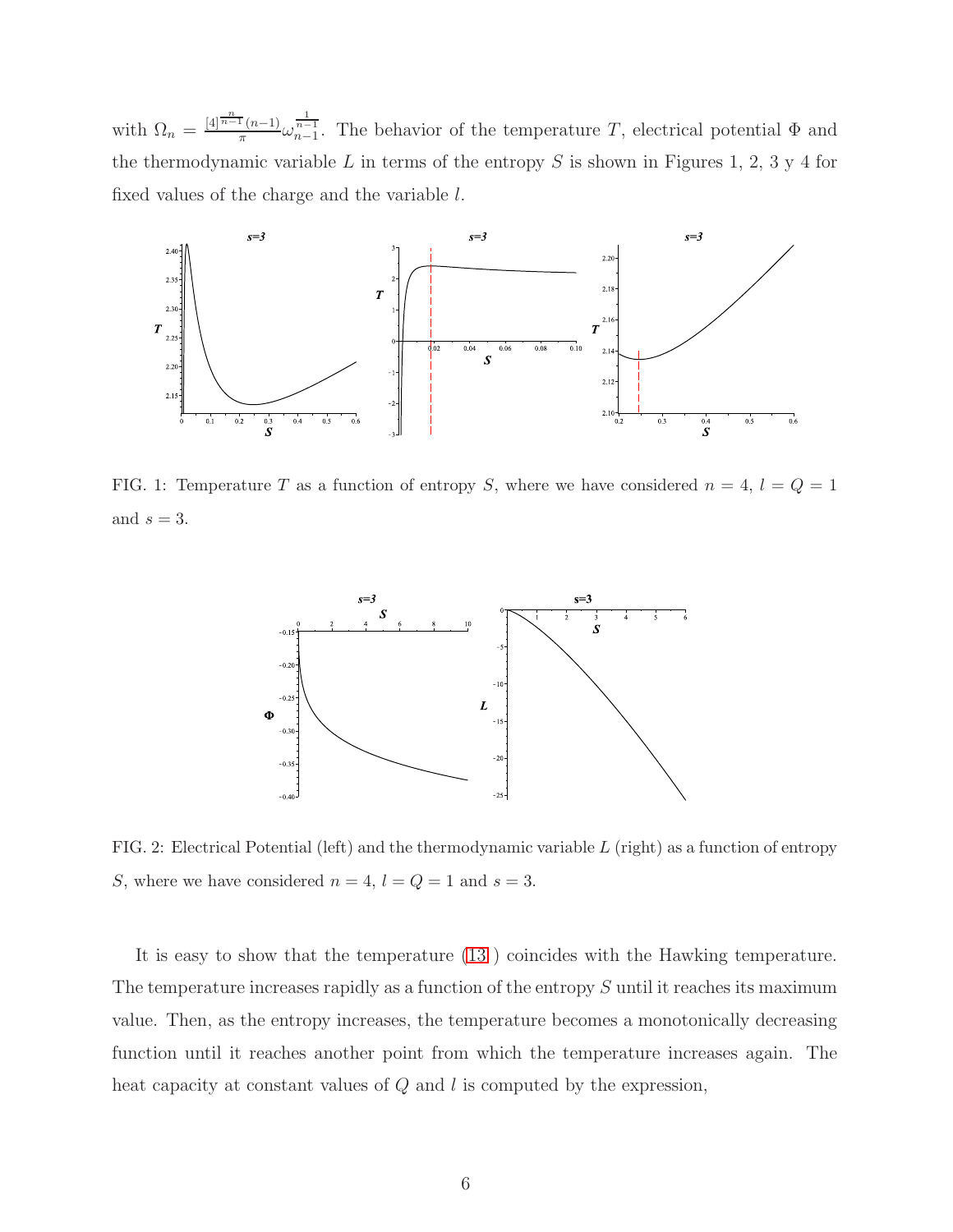

FIG. 3: Temperature T as a function of entropy S, where we have considered  $n = 5$ ,  $l = Q = 1$ and  $s = 4$ .



FIG. 4: Electrical Potential (left) and the thermodynamic variable L (right) as a function of entropy S, where we have considered  $n = 5$ ,  $l = Q = 1$  and  $s = 4$ .

$$
C_{Q,l} = T \left(\frac{\partial S}{\partial T}\right)_{Q,l} = \frac{\left(\frac{\partial M}{\partial S}\right)_{Q,l}}{\left(\frac{\partial^2 M}{\partial S^2}\right)_{Q,l}},\tag{16}
$$

where the subscript indicates that derivatives are calculated keeping  $Q$  and  $l$  constants. The heat capacity that corresponds to the fundamental equation [\(8\)](#page-3-1) is given by the expression

$$
C_{Q,l} = \frac{(n-1)\left[l^2(2s-n)S^{\frac{4s-2ns-1}{(n-1)(2s-1)}}Q^{\frac{2s}{2s-1}}\tilde{f}_n - (2s-1)[(n-2)l^2+n]S^{-\frac{1}{(n-1)}}\right]}{(2s-1)\left[l^2(n-2)S^{-\frac{n}{(n-1)}}-nS^{-\frac{(n-2)}{(n-1)}}+\frac{(2s-n)(4s-2sn-1)}{(2s-1)^2}l^2\tilde{f}_nS^{\frac{6s-4ns+n-2}{(n-1)(2s-1)}}Q^{\frac{2s}{2s-1}}\right]},
$$
(17)

According to Ehrenfest's classification [\[20](#page-13-18)], second order phase transitions occur at those points where the heat capacity diverges, i.e., for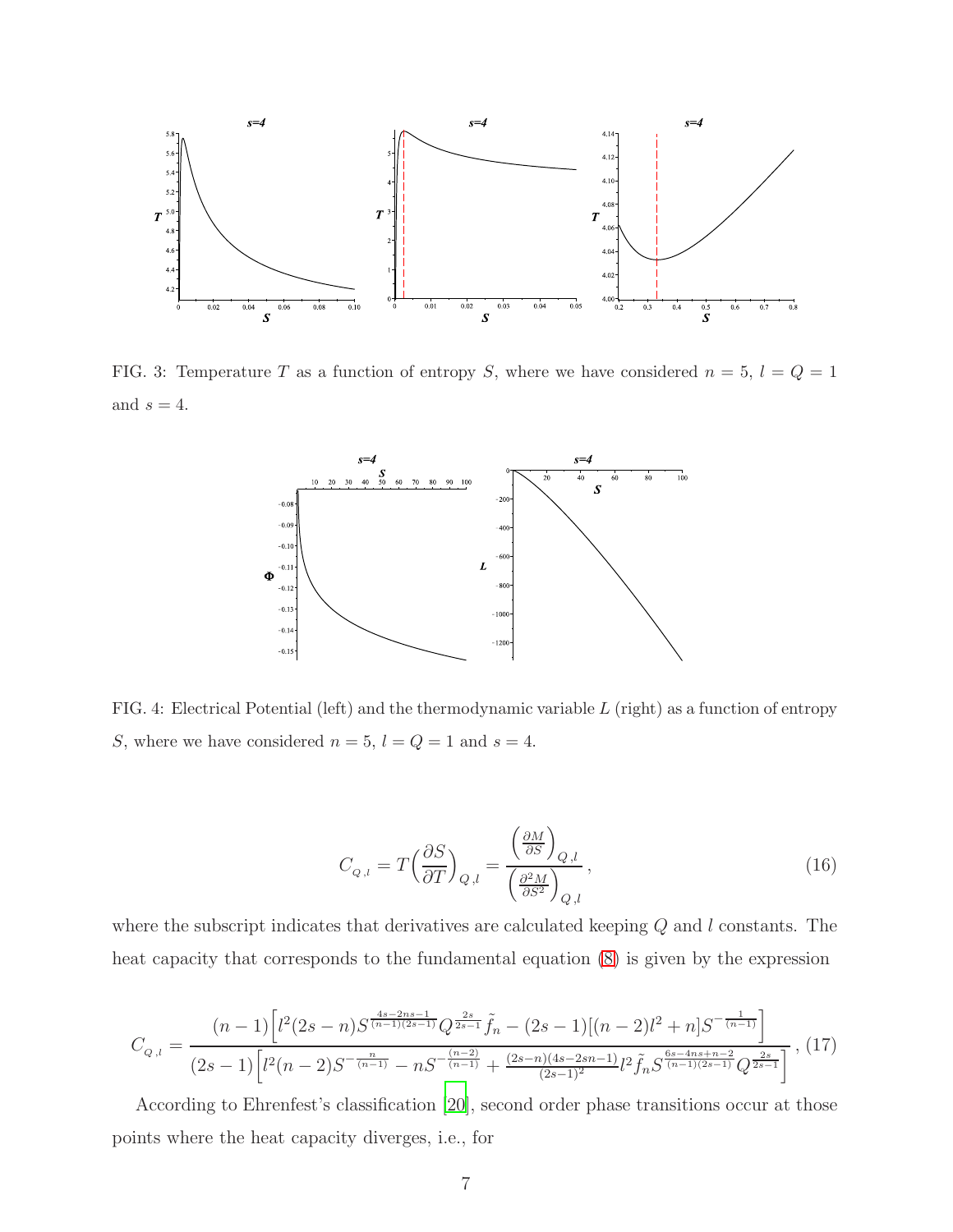$$
l^{2}(n-2)S^{-\frac{n}{(n-1)}} - nS^{-\frac{(n-2)}{(n-1)}} + \frac{(2s-n)(4s-2sn-1)}{(2s-1)^{2}}l^{2}\tilde{f}_{n}S^{\frac{6s-4ns+n-2}{(n-1)(2s-1)}}Q^{\frac{2s}{2s-1}} = 0.
$$
 (18)

This behavior is depicted in figure 5



FIG. 5: Heat Capacity  $C_{Q,l}$  as a function of entropy S, where we have considered  $n = 4$ ,  $l = Q = 1$ and  $s = 3$ .



FIG. 6: Heat Capacity  $C_{Q,l}$  as a function of entropy S, where we have considered  $n = 5$ ,  $l = Q = 1$ and  $s = 4$ .

We can see from the graphics 1,3,5 and 7 that in the region with positive temperature the heat capacity is positive, indicating that the black hole is stable in this region. At the maximum (minimum) value of the temperature, the heat capacity diverges and changes spontaneously its sign from positive to negative. This indicates the presence of second order phase transitions, which are accompanied by a transition into a region of instability.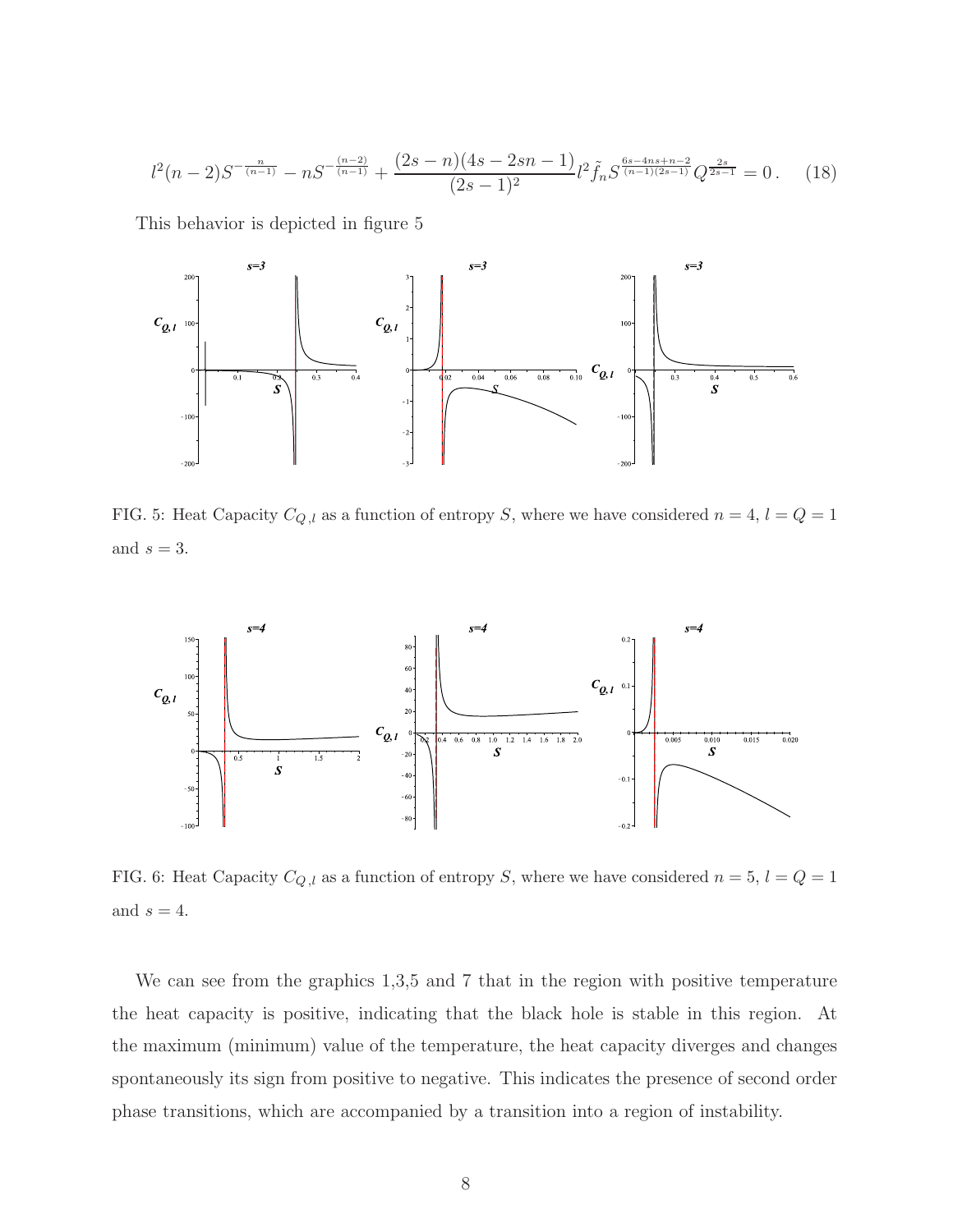

FIG. 7: Heat Capacity  $C_{Q,l}$  as a function of entropy S, where we have considered  $n = 4$ ,  $l = Q = 1$ and  $s = 1$ .

On the other hand, figure 7 shows the behavior of the heat capacity for  $s = 1$ , which corresponds to a black hole with linear electromagnetic source. As we can see, in the linear electromagnetic case there are no phase transitions. This shows that the nonlinearity of the electromagnetic source generate phase transitions.

### <span id="page-8-0"></span>III. GEOMETROTHERMODYNAMICS FORMALISM

In brief, GTD is a formalism based on a space which is a  $(2n + 1)$  – dimensional Riemannian contact manifold  $(\mathcal{T}, \Theta, G)$ , where  $\mathcal T$  represets a differential manifold,  $\Theta$  is a contact form, i.e.,  $\Theta \wedge (d\Theta)^n \neq 0$ , and G a Riemannian metric. If we introduce in T the coordinates  $Z^A = \{ \Phi, E^a, I^a \}$  with  $a = 1, ...n$  and  $A = 0, ..., 2n$ , according to Darboux theorem, the contact form  $\Theta$  can be expressed as  $\Theta = d\Phi - \delta_{ab}I^a dE^b$ . On the other hand, the main ingredient of GTD is the Legendre invariance, which is considered through the metric  $G$  demanding that it must be invariant with respect to Legendre transformations [\[21\]](#page-13-19). In particular, three metrics have been found that are Legendre invariant [\[18\]](#page-13-14). One of them is used to describe the thermodynamics of black holes and can be written as

<span id="page-8-1"></span>
$$
G = \Theta^2 + (\delta_{ab} E^a I^b)(\eta_{cd} dE^c dI^d), \qquad (19)
$$

where  $\delta_{ab} = \text{diag}(1, 1, \ldots, 1)$  and  $\eta_{ab} = \text{diag}(-1, 1, \ldots, 1)$ . Using the metric [\(19\)](#page-8-1) GTD induces a Legendre invariant metric g on an  $n-$  dimensional submanifold  $\mathcal{E} \subset \mathcal{T}$  by mean of the pullback  $\varphi^*(G) = g$ , which is associated with the smooth embedding map  $\varphi : \mathcal{E} \longrightarrow \mathcal{T}$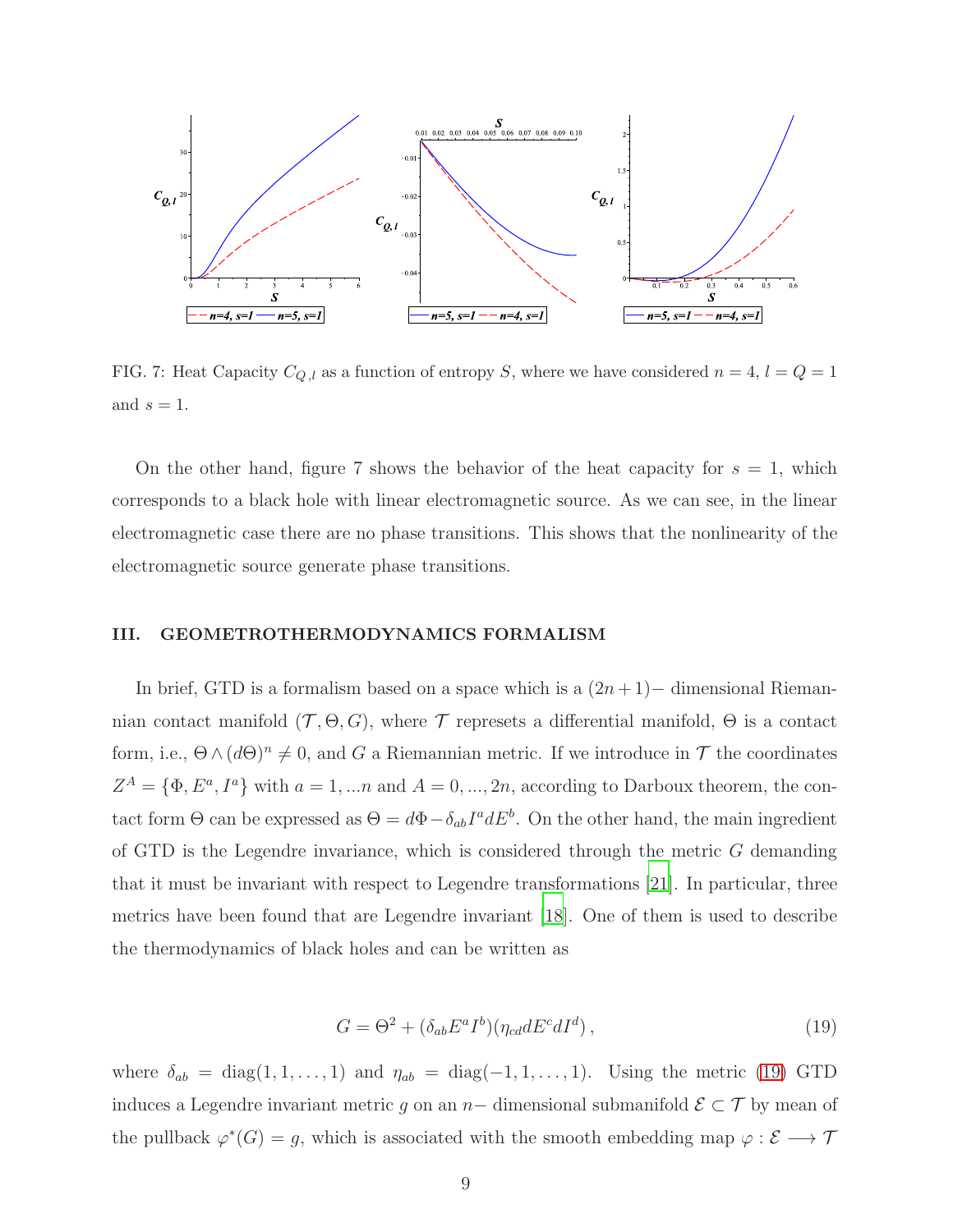and fulfills the condition  $\varphi^*(\Theta) = 0$ . If we choose the set  $E^a$  as coordinates of  $\mathcal{E}$ , then the embedding reads  $\varphi: \{E^a\} \longrightarrow \{\Phi(E^a), E^a, I^a(E^a)\}\$ so that  $\Phi(E^a)$  is the fundamental equation and the induced metric becomes

<span id="page-9-0"></span>
$$
g = \beta_{\Phi} \Phi \eta_a^b \Phi_{,bc} dE^a dE^b \,, \tag{20}
$$

with  $\Phi_{,a} = \frac{\partial \Phi}{\partial E^a}$ ,  $\beta_{\Phi}$  is a constant and we have used the Euler identity in the form  $\beta_a E^a \Phi_{,a} =$  $\beta_{\Phi} \Phi$  for generalized homogeneous function [\[18](#page-13-14)].

We now apply the above formalism to the case of black holes with PMI source. Let us consider the fundamental equation [\(8\)](#page-3-1) which, according to the analysis presented above, is a generalized homogeneous function of degree 1 that does not involve a redefinition of the thermodynamic variables, affecting the physical properties of the thermodynamic system [\[18](#page-13-14)]. The thermodynamic metric [\(20\)](#page-9-0) is 3-dimensional and reduces to

<span id="page-9-1"></span>
$$
g = \frac{M[4]^{\frac{n}{n-1}} \omega_{n-1}^{\frac{1}{n-1}}}{\pi(n-1)} \left\{ \left[ (n-2)S^{-\frac{n}{n-1}} - \frac{n}{l^2} S^{-\frac{n-2}{n-1}} + \frac{(2s-n)(4s-2sn-1)\tilde{f}_n}{(2s-1)^2} S^{-\frac{6s-4ns-n-2}{(n-1)(2s-1)}} Q^{\frac{2s}{2s-1}} \right] dS^2 - \frac{2s\tilde{f}_n}{(2s-1)^2} S^{\frac{2s-n}{(n-1)(2s-1)}} Q^{-\frac{2(s-1)}{2s-1}} dQ^2 + \frac{6}{l^4} S^{\frac{n}{(n-1)}} d l^2 \right\}.
$$
\n
$$
(21)
$$

The curvature scalar corresponding to the metric [\(21\)](#page-9-1) takes the form,

$$
R = \frac{N(S, Q, l)}{D_1 D_2},\tag{22}
$$

where,

$$
D_1 = \left[ l^2(n-2)S^{-\frac{n}{(n-1)}} - nS^{-\frac{(n-2)}{(n-1)}} + \frac{(2s-n)(4s-2sn-1)}{(2s-1)^2} l^2 \tilde{f}_n S^{\frac{6s-4ns+n-2}{(n-1)(2s-1)}} Q^{\frac{2s}{2s-1}} \right]^2 (23)
$$
  
\n
$$
D_2 = l^2 S^{\frac{n-2}{n-1}} + S^{\frac{n}{n-1}} - l^2 \tilde{f}_n S^{\frac{2s-n}{(n-1)(2s-1)}} Q^{\frac{2s}{2s-1}},
$$
\n(24)

and  $N(S, Q, l)$  is a function that is different from zero at the points where denominator vanishes and cannot be written in a compact form. There are two curvature singularities in this case. The first one occurs if  $D_2 = 0$  and corresponds to  $M = 0$ , as follows from equation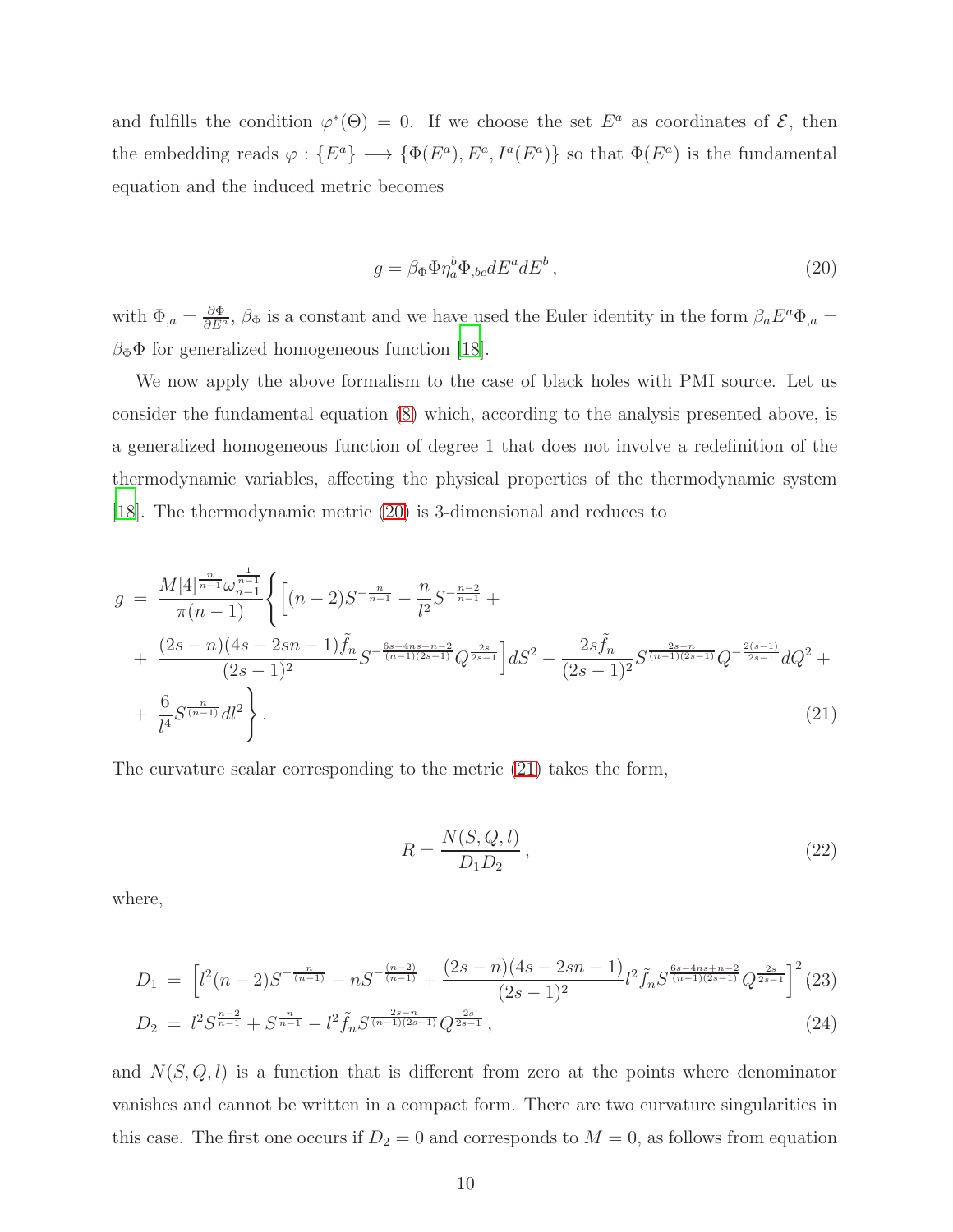[\(8\)](#page-3-1), see also figure 4. This means that this singularity is non physical since no black hole is present in this case. A second singularity is located at the roots of the equation  $D_1 = 0$ , it coincides with the points where  $C_{Q,l} \longrightarrow \infty$ , i. e., with the points where second order phase transitions take place. The general behavior of the curvature scalar is illustrated in figures 9 y 10.



FIG. 8: The mass M as a function of the entropy S. We have considered  $n = 4$ ,  $s = 3$ (left) and  $n=5,\,s=4\text{(right)},$  in both cases  $l=Q=1$  and .



FIG. 9: Behavior of the curvature scalar  $R$ , as a function of entropy  $S$ , for different intervals. We have considered  $n = 4$ ,  $l = Q = 1$  and  $s = 3$ .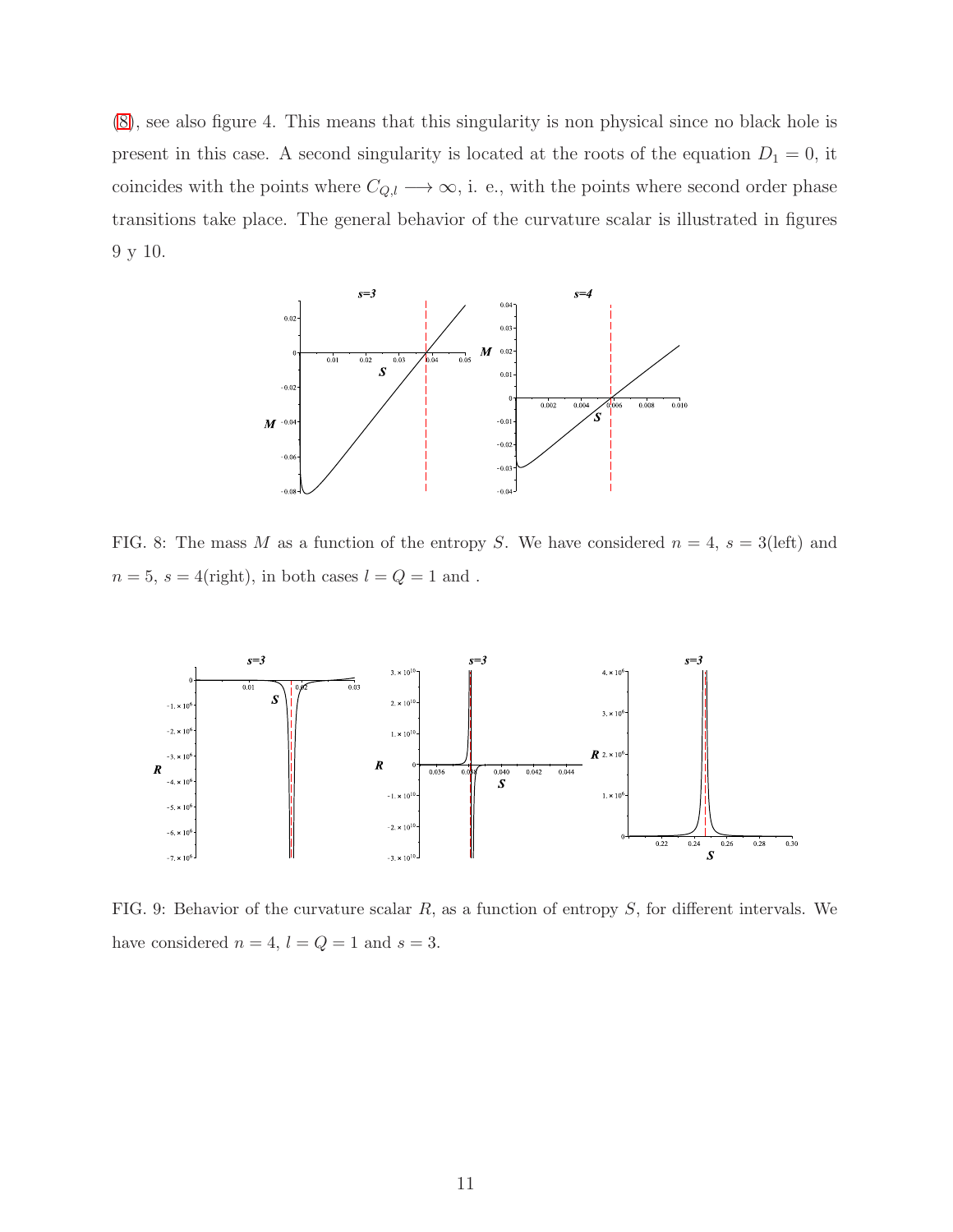

FIG. 10: Behavior of the curvature scalar  $R$ , as a function of entropy  $S$ , for different intervals. We have considered  $n = 5$ ,  $l = Q = 1$  and  $s = 4$ .

According to GTD, these results show that there exist curvature singularities at those points where second order phase transitions occur, because the denominators of the heat capacity and the curvature scalar coincide [\[22\]](#page-13-20).



FIG. 11: Behavior of the curvature scalar  $R$ , as a function of entropy  $S$ , for different intervals. We have considered  $n = 4$ ,  $l = Q = 1$  and  $s = 1$ .

Figure 11 shows the behavior of the curvature scalar for a black hole with linear electromagnetic source  $(s = 1)$ . As we can see in the linear electromagnetic case there are no singularities. Therefore, GTD also reproduces correctly this case.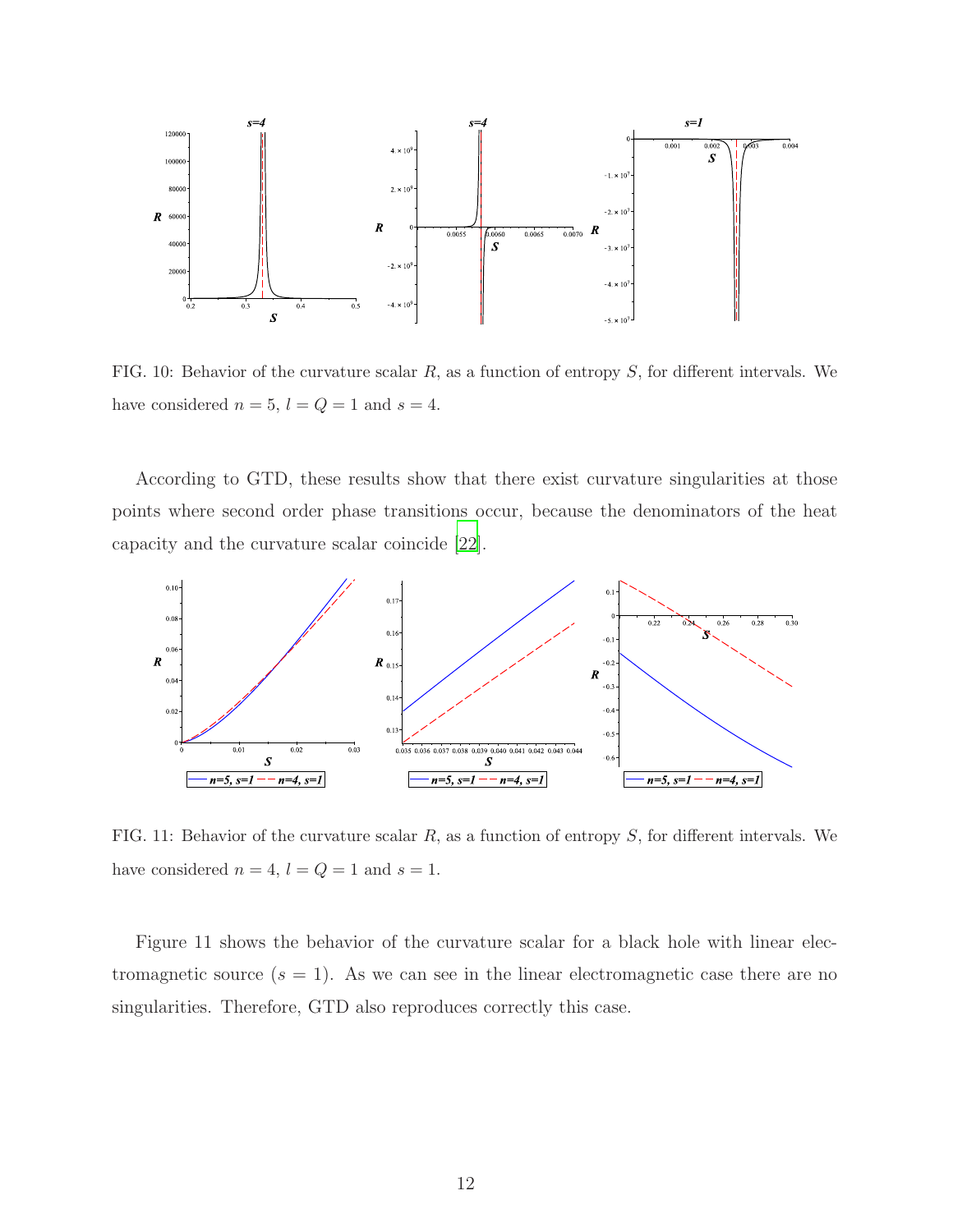### <span id="page-12-0"></span>IV. CONCLUSIONS

In this paper, we investigated the thermodynamics and geometrothermodynamics of a spherically symmetric AdS black hole with a PMI source. We analyzed the fundamental equation that relates the total mass, the entropy and charge. We showed that for the fundamental equation to be a generalized homogeneous function [\[18\]](#page-13-14), it is necessary to consider the variable l, related to the cosmological constant, as an extensive thermodynamic variable, in order for the fundamental equation to depend on extensive variables only. As a result, we obtained a fundamental equation whose mathematical properties resemble those of classical thermodynamic systems. Considering the curvature radius  $l$  as an extensive thermodynamic variable implies that the equilibrium space must be extended by one dimension. A similar result was obtained recently [\[23\]](#page-13-21), by assuming that the energy of a black hole is not represented by its total mass, but by the corresponding enthalpy, indicating that the cosmological constant is an intensive thermodynamic variable similar to the pressure. Our results corroborate from a more formal mathematical point of view the intuitive analysis performed in [\[23\]](#page-13-21).

We investigated the properties of the extended 3-dimensional equilibrium space in the framework of GTD and we showed that in the space of equilibrium states of a black hole with PMI source, there exists a thermodynamic metric whose curvature turns out to be nonzero, indicating the presence of thermodynamic interaction. We also found that the curvature is singular at those points where phase transitions of the heat capacity occur. This has been shown by considering a particular metric in the thermodynamic phase space, and applying the formalism of geometrothermodynamics. An important property of our choice of thermodynamic metric is that it is invariant with respect to Legendre transformations so that the properties of our geometric description of thermodynamics are independent of the choice of thermodynamic potential and representation.

We conclude that the thermodynamic properties of this particular class of a black holes with no linear source are correctly described within the GTD formalism.